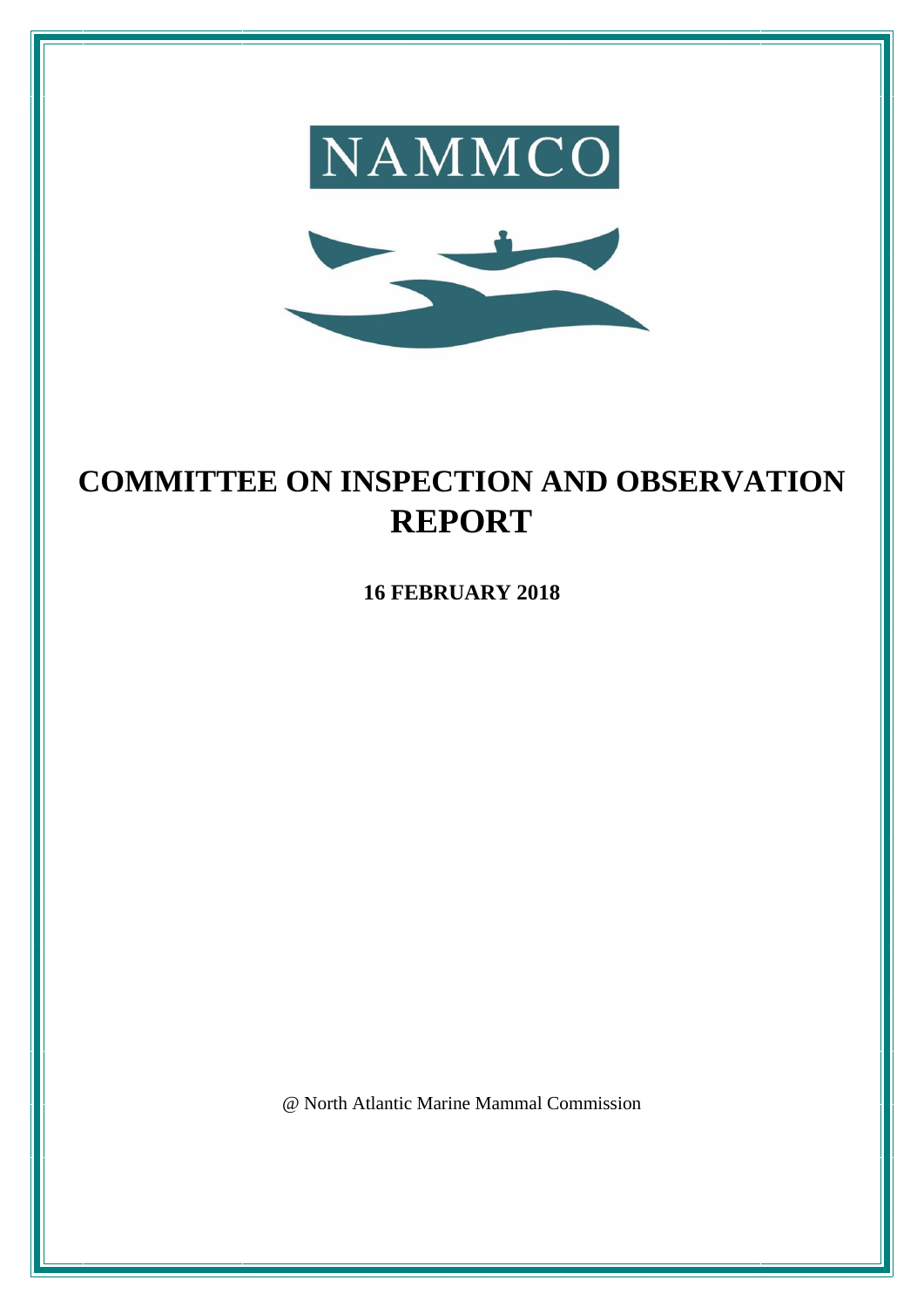Please cite this report as: NAMMCO (2018) Report of the NAMMCO Committee on Inspection and Observation 16 February 2018

# **NAMMCO**

*Postbox 6453, Sykehusveien 21-23, N-9294 Tromsø, Norway, +47 77687371, [nammco-sec@nammco.no,](mailto:nammco-sec@nammco.no) [www.nammco.no](http://www.nammco.no/), [www.facebook.com/nammco.no/](http://www.facebook.com/nammco.no/)*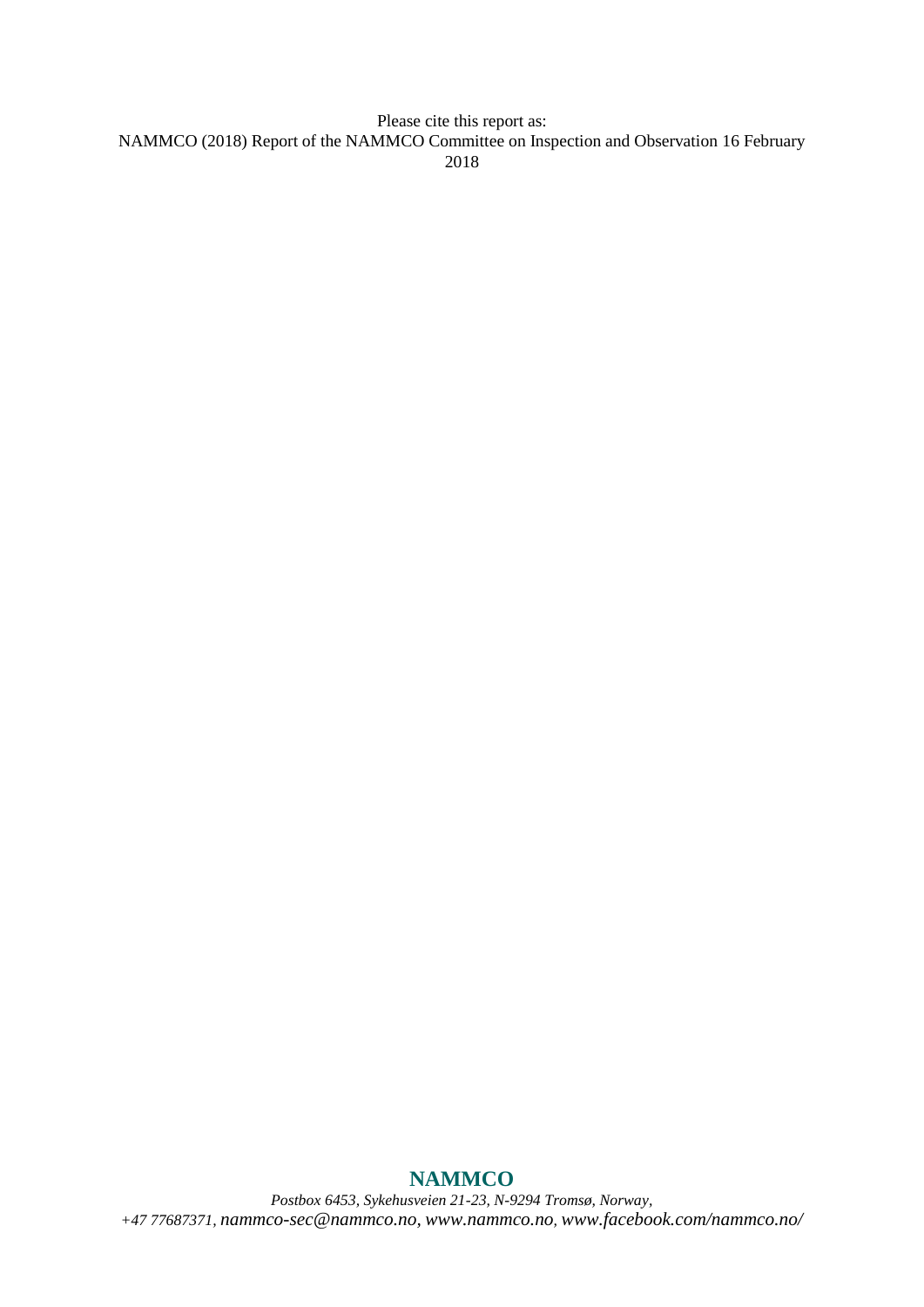The Committee on Inspection and Observation (CIO) met 16 February 2018 from 09:00 to 15:30 hrs. Present were: Ulla Svarrer Wang, Chair (Faroe Islands), Nette Levermann (Greenland), Guðni Magnús Eiríksson (Iceland), Hild Ynnesdal (Norway). From the Secretariat: Geneviève Desportes, Strahinja Ivanovic (intern) and Charlotte Winsnes.

# **1. OPENING PROCEDURE**

The Chair, Ulla S Wang, welcomed the Committee members to the meeting. The draft agenda was adopted, and the list of documents reviewed – appendix 1.

#### **2. REVIEW OF THE OBSERVATION SCHEME AND ITS IMPLEMENTATION**

Document NAMMCO/CIO-2018-02/02 was presented by Strahinja Ivanovic. The document is an internal review of the Observation Scheme undertaken by the Secretariat.

The NAMMCO International Observation Scheme was established in 1998. The first and only review of *the implementation* of the Observation Scheme was done in 2005 – eight years after the introduction of the scheme. The *provisions of the Observation Scheme* have been revised several times with the last revision in 2009. Revisions to the provisions have mainly been related to the introduction of the electronic monitoring system in Norway and safety issues related to out at sea observations.

Given that 12 years has passed since the first review, the Secretariat proposed the CIO to carry out a review of the implementation of the Scheme and provided them with a review report. The report presents a review of the implementation process, the results obtained and recommend possible improvements.

The implementation of the Scheme is reviewed in light of criteria established by international instruments relevant to NAMMCO as well as guidelines, standards and practices from other regional fisheries bodies. Relevant sources for defining these criteria were:

- The Fish Stocks Agreement
- The FAO Code of conduct and FAO guidelines for responsible fisheries
- RFMO measures pertaining observer programmes and
- Chatham House Recommended Best Practices for Regional Fisheries Organisations.

It was emphasized that these international instruments were only used as a tool and not as comparable entities.

An important parameter for assessing observer programmes is the level of coverage or, for NAMMCO member countries, the percentage of hunting effort observed. The report identified and used three major coverage rates: fleet observation rate for on board observations, catching event observation rate and kill observation rate.

The review was based on reviewing the observer mandatory and voluntary reports and the annual reports of the Secretariat to the CIO.

The report reviewed the different phases of the implementation process:

- Nomination and selection of observers
- Role of the observer
- Identification of the scope of annual observations
- Instructions and information given to observers
- Reporting

It provided information on

- The types of hunts in NAMMCO member countries
- The yearly scopes of the Scheme
- Number of times the different hunts had been observed 1998-2017
- Reported infringements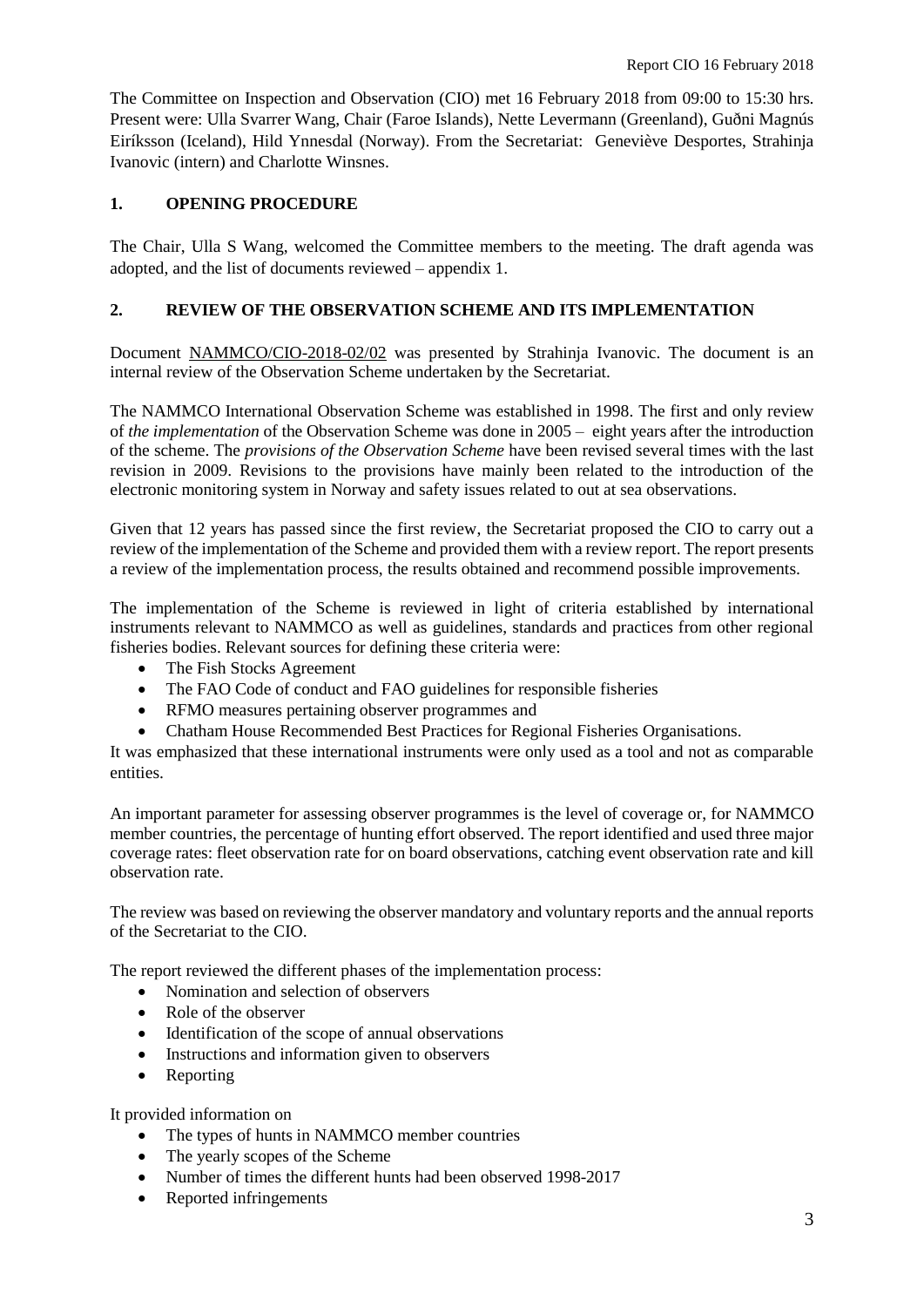The evaluation looked at

- Coverage of member countries hunting activities
- Coverage rate and representativeness of activities
- On-land based observations versus on-board observations
- Observers competence and safety
- Cost effectiveness of the Observation Scheme

The review report proposed several recommendations both at a general level, and more specific levels. The overall recommendation is the need to define the objective(s) of the Observation Scheme, as until now only the purpose is defined, to procure better guidance to defining the appropriate coverage level of the Scheme.

The Committee reviewed the report in detail and made changes to text which is reflected in appendix 2 (an internal working document and not attached). Other comments made were:

- A need to define what is meant by "decisions made by the Commission" see Provisions text.
- How to evaluate cost-efficiency
- Is increased coverage an aim?
- Is the aim of the Scheme to produce infraction rates?

It was noted that the different acronyms used to describe different coverage rates had to be more clearly explained.

The Committee noted that hunting activities and fishing activities are not comparable as these are totally different activities.

The Committee complimented the Secretariat for having undertaken this evaluation. The Committee saw the report as constituting a valuable input and starting point for a review of the Observation Scheme. It was agreed that the document would have status as an internal working document and as such would not be presented to Council at this year's meeting.

The Committee noted that it might be interesting to compare reports of the NAMMCO observer and that of the national observer for specific hunts and season, to see whether they differ and thus indicating some possible issues. It was agreed that the Secretariat would make a table and circulate it to the members for their input.

The Committee also agreed to supply information on what represents the peak time of the hunting seasons for the use of the Secretariat for planning purposes.

The Committee agreed to recommend to Council to continue the review of the Observation Scheme with the aim of providing recommendations regarding the Observation Scheme at the next Council meeting. To this end committee members agreed to initiate an internal process as an input to the Committees deliberations of the Observation Scheme. It was noted that such a review need to both look at the text of the Provisions and the implementation of the Observation Scheme.

#### **3. THE 2017 SEASON**

Documents NAMMCO/CIO-2018-02/03 containing the Secretariat's report from the 2017 season and NAMMCO/CIO-2018-02/04 containing the Observer's report were presented under this agenda item.

The scope of the observation scheme for 2017 was minke and fin whale hunting in Iceland, planned for two observers. However, as no fin whale hunting would be conducted in 2017, only one observer was contracted to observe minke whale hunting. The observer was contracted for the period 26 June – 18 July with 26 June and 18 July representing travel dates, resulting in 21 days of observation.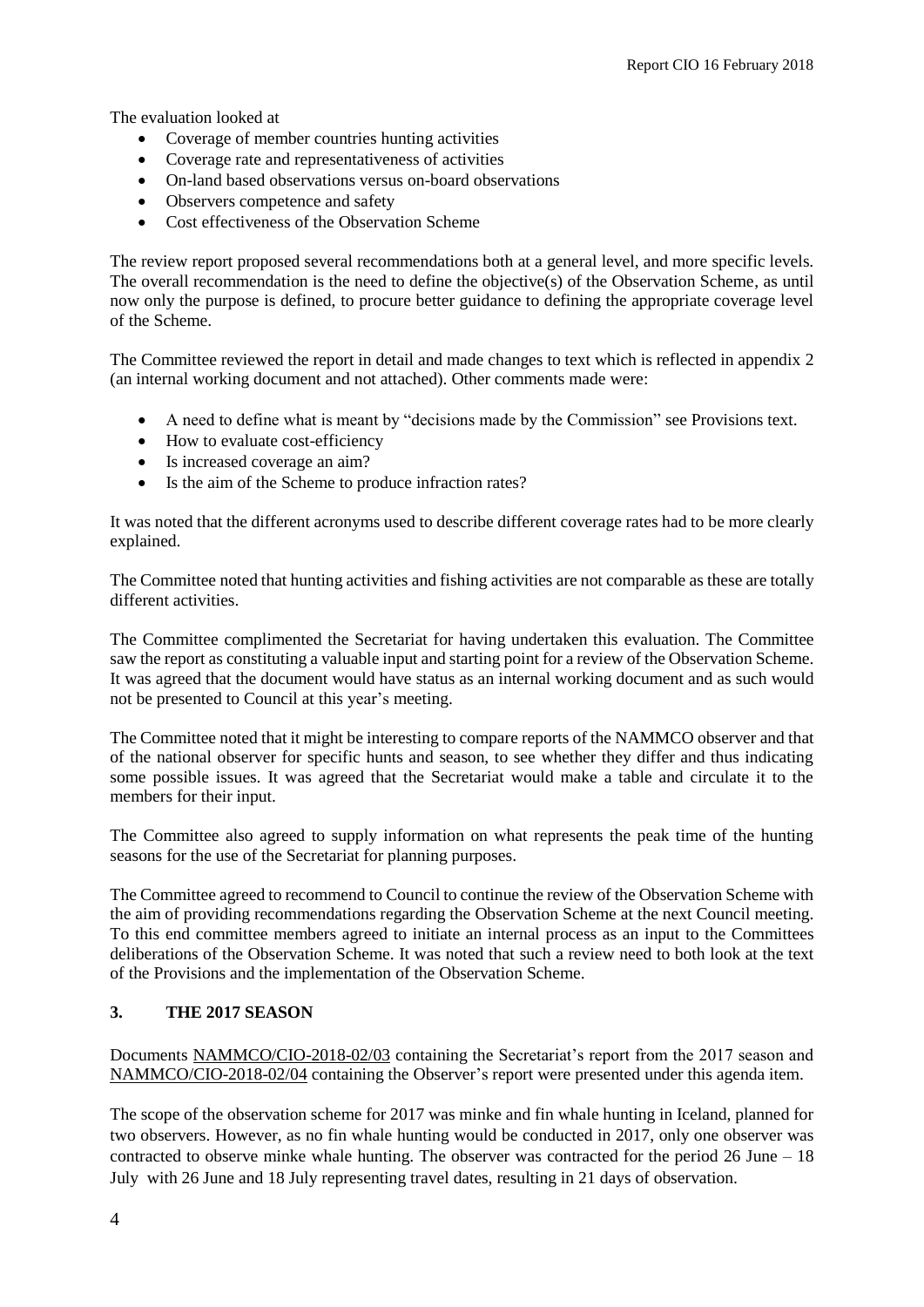The observer joined two whaling vessels – one during 3 trips and one during 1 trip. Several chases were observed and 2 minke whales were taken, both on the same boat, and no whales were struck and lost.

In Iceland two whaling vessels were active during the whole season and a total of 17 whales were taken. No struck and lost were reported. The total hunting season was from 2 June to 2 December with the last animal caught 24 July. The catch per vessel was 10 and 7 animals, respective.

During the observation period on boat no 1, 2 animals were taken out of a total of 10 for the whole season. The observer also observed 8 chases and shots being fired without hitting the whales. On boat no 2, the observer observed 1 chase and one shot being fired without hitting the whale.

The observer carried out the observations in accordance with the provisions of the Scheme. No violations were reported, and reports have been submitted to the Secretariat.

Prior to the observation period, the observer had been provided with the Provisions of the Joint NAMMCO Control Scheme for the Hunting of Marine Mammals and had received an overview of the national laws and regulations pertaining to hunting of marine mammals in Iceland by the representative from the Fisheries Directorate, his contact person when in Iceland. The observer was informed of the list of control for national inspections and all necessary information on active hunting boats and provided with the necessary contact details.

The Committee noted the reports and recommended that information from Observer diaries be used for improvement of hunt, if possible.

# **4. THE 2018 SEASON**

The Committee was asked to identify the scope of the 2018 season based on discussions under agenda item 2 and also keeping in mind that the Finance and Administration Committee had allocated NOK 70 000 to cover the observation activities in 2018. The FAC decision was based on 2018 being an extraordinary budget year resulting in general major cuts in all NAMMCO activities.

The Committee noted the FAC decision and agreed that the only scope which could give meaningful observation with such a low budget was to send one observer to the Faroe Islands to observe the pilot whale hunt, and to ask him to specifically observe and report on as many individual kills as possible. This proposition will be forwarded to Council.

# **5. UPDATE ON NATIONAL MONITORING DATA**

#### **Faroe Islands**

FO reiterated that they do not have national inspectors to monitor whaling. However, the way the pilot whale hunt is regulated by law ensures the control and monitoring of the pilot whale drive hunts trough the district administrator ("Sysselman") and the whaling foremen leading each hunt.

#### **Greenland**

GL informed that the wildlife officers as part of the regular national control have followed and controlled large whale hunts, beluga and narwhale hunts, seal and walrus hunts. The controls have been carried out randomly at sea. On land the control consists of checking hunting permits and products when coming to the harbour and later when the hunter is selling the products. No infractions were reported for 2017. TTD data was collected by the hunters for the large whales, narwhal and beluga as part of the mandatory national reporting requirements.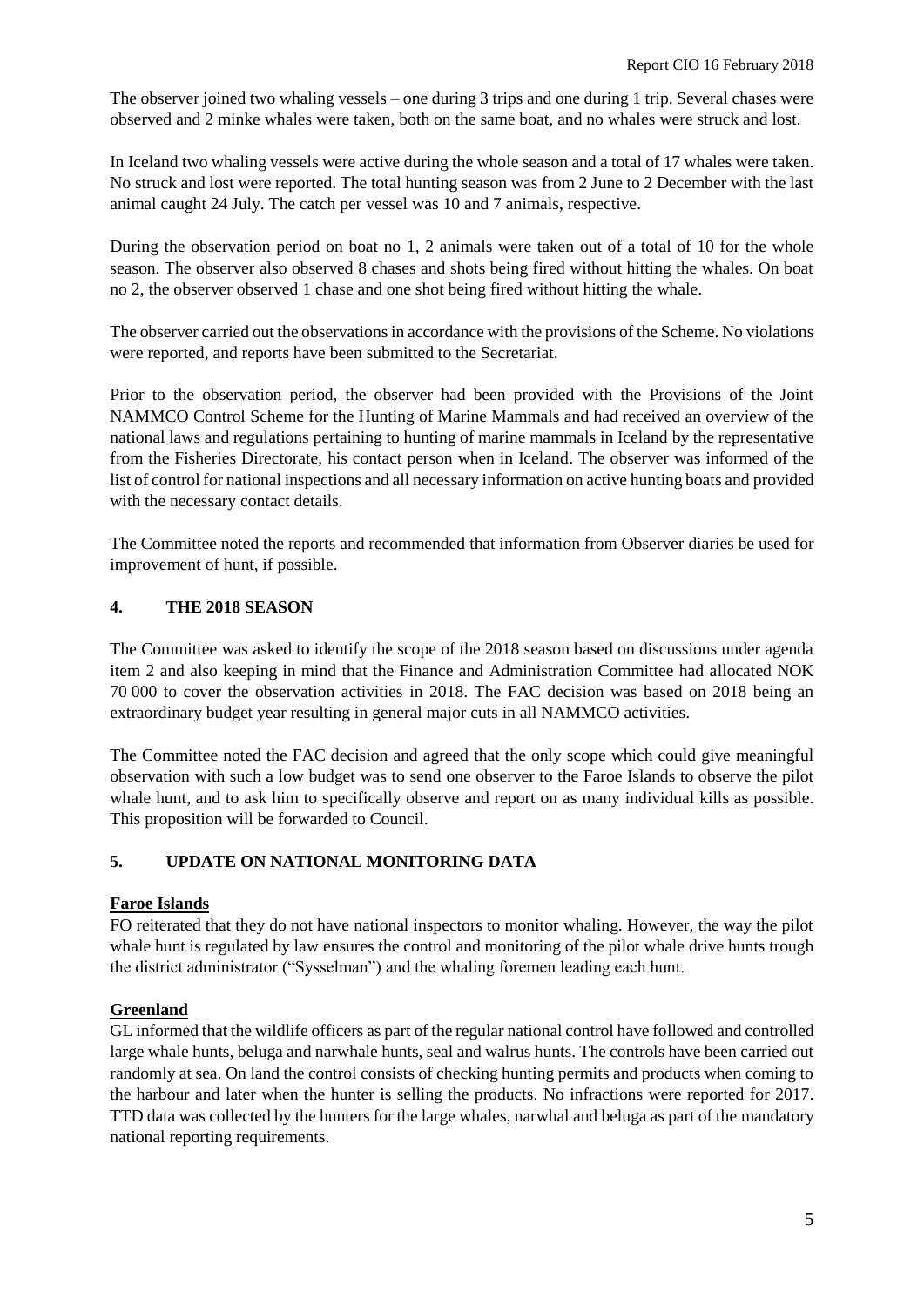# **Norway**

NO informed that monitoring is carried out by the Electronic Trip Recorder (Blue Box). Inspectors from the Directorate of Fisheries also conduct periodic and random checks of hunting activities, but no inspectors were placed on whaling vessels in 2017.

15 licenses were issued for the 2017 season, of which 11 vessels participated. The hunting period was from 1 April to 15 September. No infringements were reported, and no TTD sampling took place.

Sealing activities are 100 % controlled and monitored as it is mandatory to have inspectors on all vessels. Inspectors are experienced veterinarians and they also carry out quality control of the meat on behalf of the Food Security Authorities. Only one vessel participated in the hunt in the West Ice in 2017. No infringements were reported, and no TTD sampling were carried out.

It is mandatory for all sealers and inspector(s) to attend a course arranged by the Directorate of Fisheries prior to the hunt, explaining the rules related to carrying out the hunt.

# **Iceland**

IS informed that there had been 1 random inspection on board the minke whale boats during the season. 17 minke whales were caught by the 2 active hunting boats and no infringements reported. TTD measurements had been sampled from June 29 - July 28 with a total of 6 animals measured. Iceland has carried out TTD sampling during three seasons now covering a total of 19 animals. A report is underway and aimed at being presented to the NAMMCO 26 Council meeting.

In 2017, there was no fin whale hunt.

# **6. SWOT**

Document NAMMCO/CHM/CIO/BYCELS-2918-02 SWOT was presented under this agenda item.

As an input to a strategy and capacity building discussion going on in NAMMCO, and as a tool for future evaluation, the Chair of NAMMCO, Amalie Jessen, has initiated a SWOT analysis to see where NAMMCO and the different committees stand in terms of strength, weaknesses, opportunities and threats.

FAC had discussed the status of the SWOTs and agreed that it should be done and kept for internal use only. In that way responses would be more in depth and frank. Timing wise it is optimal to do the SWOTS now prior to the Performance Review (PR) report, so that a comparison can be done with what the PR comes up with.

The meeting reviewed the SWOT, see appendix 3. It was underlined that particular elements in the SWOTS do not necessarily represent the view of all members.

# **7. NEXT MEETING**

The next meeting would be in the period 26 – 28 November 2018 with final date to be coordinated with the meetings of CHM and BYCELS.

# **8. REPORT OF THE MEETING**

The report was approved by correspondence on 1 March 2018.